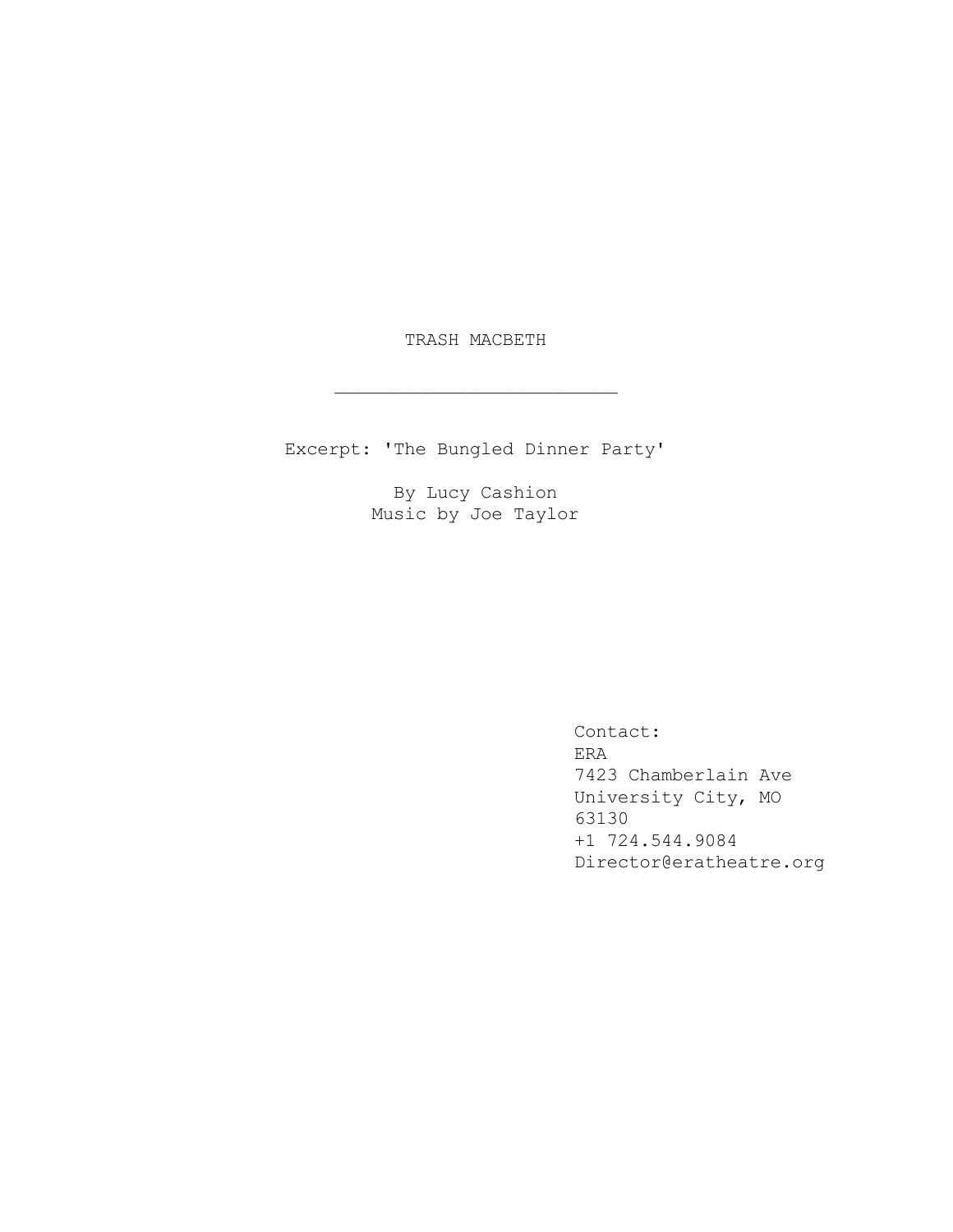A banquet prepared. Enter Emily Post, who rings the dinner bell, and Lady Macbeth, who makes herself a cocktail.

# EMILY POST

One thing is certain, no novice should ever begin her social career by attempting a formal dinner, any more than a pupil swimmer, upon being able to take three strokes alone, should attempt to swim three miles out to sea. The former will as surely drown as the latter. How A Dinner Can Be Bungled:

### MACBETH

(entering)

You know your own degrees, sit down: at first And last, the hearty welcome.

# LADY MACBETH

Thanks to your Majesty.

## MACBETH

Ourself will mingle with society, And play the humble host. It's French style onion soup by Crosse & Blackwell. Our hostess keeps her state; but, in best time, We will require her welcome. Quickest way to get him home is to buy a can or two.

LADY MACBETH Pronounce it for me, Sir, to all our friends; For my heart speaks, they are welcome.

> She sits in her throne, at the foot of the table.

#### MACBETH

See, they encounter thee with their hearts' thanks. Both sides are even: here I'll sit i'th'midst. Be large in mirth; anon, we'll drink a measure The table round. Some day all beer cans will open this easy.

> Macbeth chugs a dinner guest's goblet.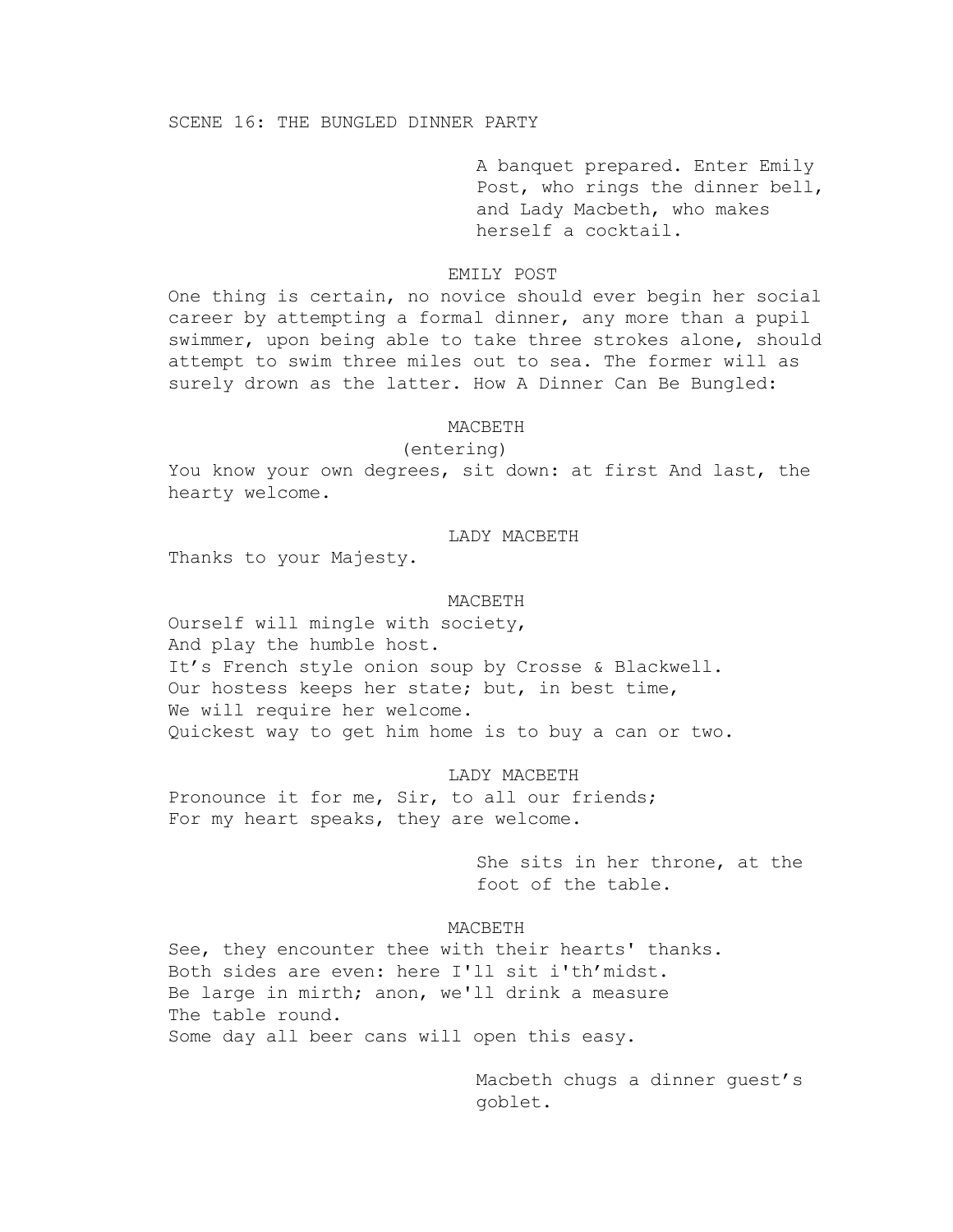# EMILY POST

When your house is "in order", the impulse suddenly comes to you to give a dinner!

# MACBETH

(reading the message on one of the wall)

"Banquo's throat is cut."

# EMILY POST

Your husband thinks it is a splendid idea.

MACBETH

(reporting his success to Lady Macbeth)

Banquo's throat is cut.

# EMILY POST

You pick out your best tablecloth, but you find rather to your amazement that when the waitress asks you about setting the table, you have never noticed in detail how the places are laid.

MACBETH

(reading the message on the other wall)

"Fleance is 'scaped."

## EMILY POST

Knives and spoons go on the right of the plate, of course, and forks on the left, but which goes next to the plate, or whether the wine glasses should stand nearer or beyond the goblet you can only guess.

#### MACBETH

(reporting his defeat to his wife)

Fleance is 'scaped.

# EMILY POST

Then you notice there are a great many forks on the table!

# MACBETH

Then comes my fit again: I had else been perfect; Whole as the marble, founded as the rock,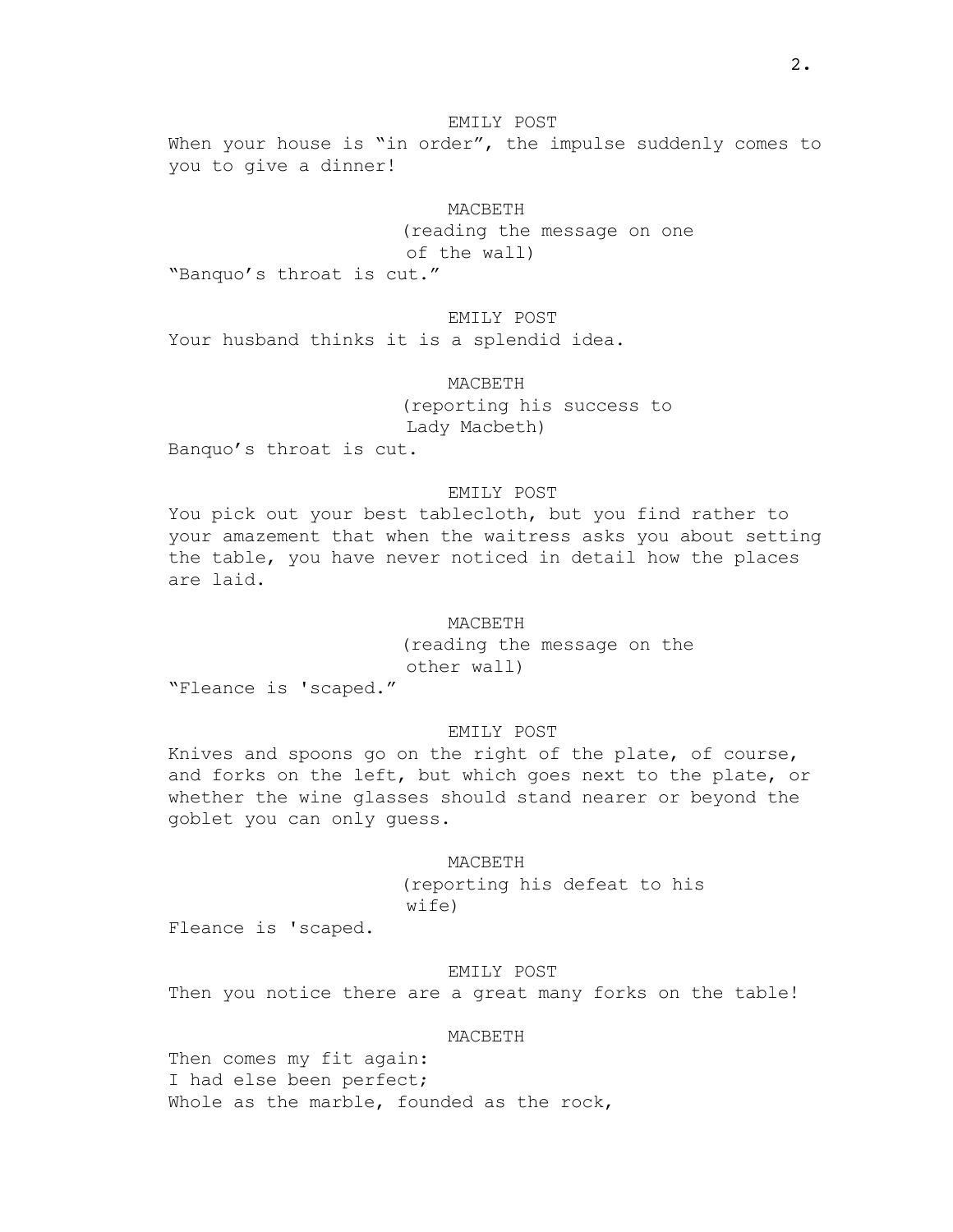As broad and general as the casing air: But now, I am cabin'd, cribb'd, confin'd, bound in To saucy doubts and fears.-- A skinny man hasn't a chance. There the grown serpent lies; the worm, that's fled, Hath nature that in time will venom breed, No teeth for th'present; The speedy cleanser that hasn't scratched yet.

# LADY MACBETH

My royal Lord, except for stubborn stains You do not give the cheer: the feast is sold, That is not often vouch'd, while 'tis a-making, 'Tis given with welcome: to feed were best at home; From thence, the sauce to meat is ceremony; Meeting were bare without it.

#### MACBETH

Sweet remembrancer!-- Now, good digestion wait on appetite, And health on both!

# LADY MACBETH

May it please your Highness sit.

The ghost of Banquo enters, walks to Macbeth's throne, and sits in it.

## MACBETH

Here had we now our country's honour roof'd, Were the grac'd person of our Banquo present; Who may I rather challenge for unkindness, Than pity for mischance!

# LADY MACBETH

His absence, Sir, Lays blame upon his promise.

EMILY POST Then, suddenly, the fire smokes...

# LADY MACBETH

Please't your Highness To grace us with your royal company.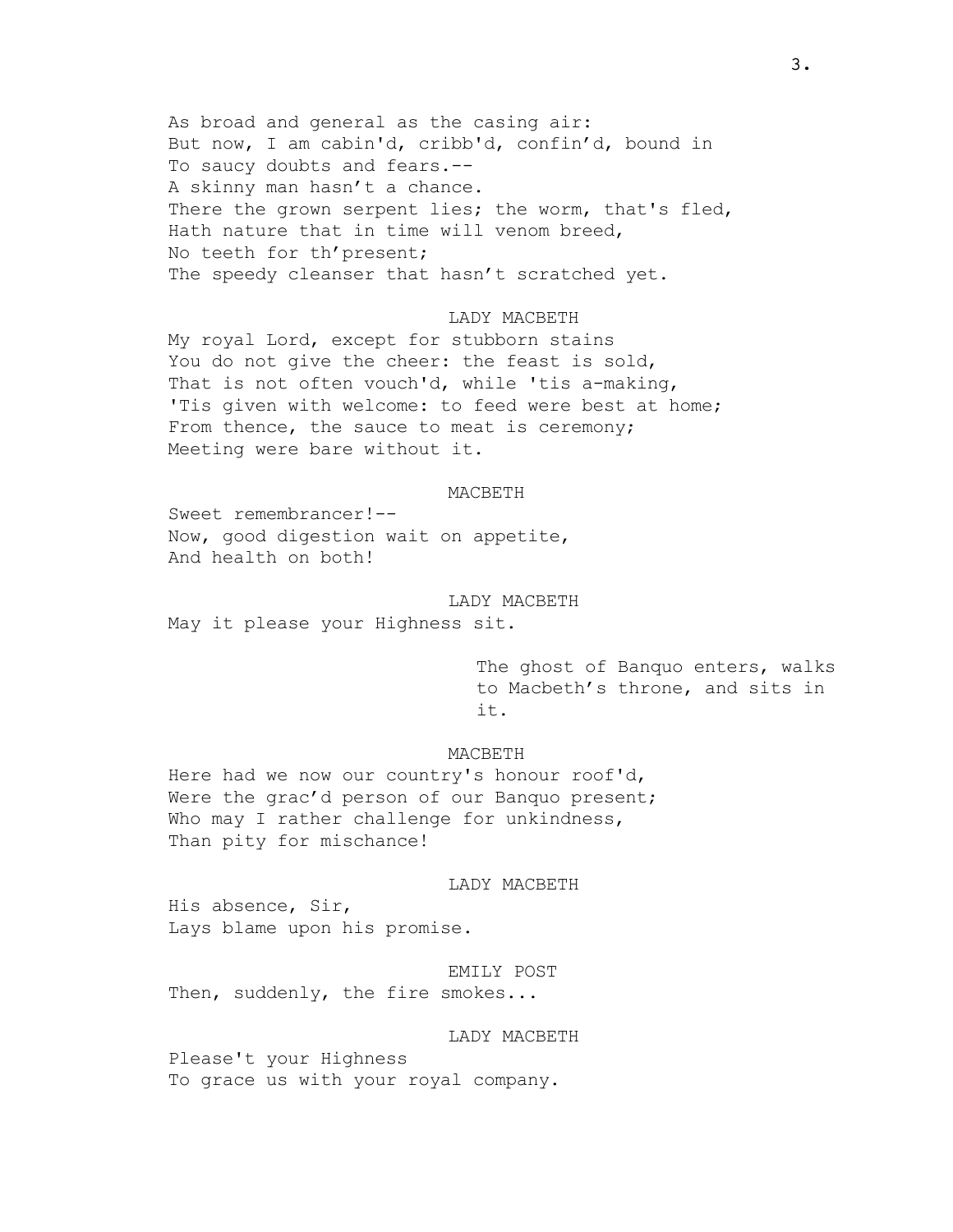The table's full.

LADY MACBETH (gesturing to his throne, where the ghost if Banquo is now seated)

Here is a place reserved, Sir.

## MACBETH

Where?

LADY MACBETH (moving towards his throne)

Here, my good Lord.

EMILY POST

And in the midst of the smoke your other guests arrive.

LADY MACBETH What is't that moves your Highness?

MACBETH

Which of you have done this?

LADY MACBETH

What, my good Lord?

MACBETH Thou canst not say, I did it: never shake Thy gory locks at me.

EMILY POST / Although everyone has arrived, there is no sign of dinner.

LADY MACBETH

(to herself, overlapping with Emily Post) Self-polishing Simoniz also lasts longer. (to the guests) Sit, worthy friends. My Lord is often thus, And hath been from his youth: pray you, keep seat; The fit is momentary; upon a thought He will again be well. If much you note him, You shall offend him, and extend his passion: Feed, and regard him not. --Are you a man?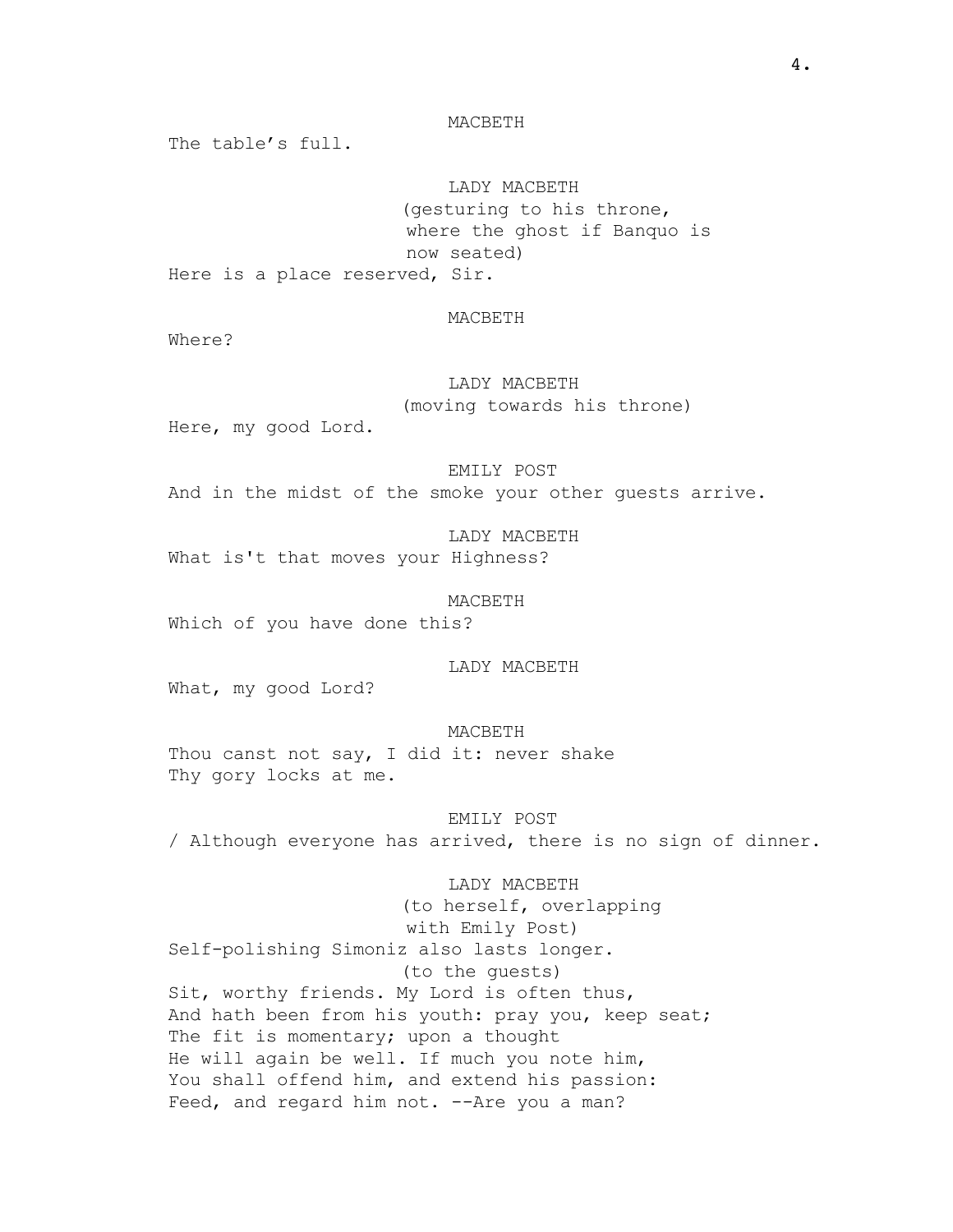MACBETH Ay, and a bold one, that dare look on that Which might appall the Devil.

#### LADY MACBETH

O proper stuff! This is the very painting of your fear: This is the air-drawn dagger, which, you said, Led you to Duncan. O! these flaws and starts-- Impostors to true fear--would well become A woman's story at a winter's fire, Authoris'd by her grandam. Shame itself! Why do you make such faces? When all's done, You look but on a stool.

#### **MACBETH**

Pr'ythee, see there! Behold! look! lo! how say you? The red menace is real! Why, what care I? If thou canst nod, speak too. If charnel-houses and our graves must send Those that we bury, back, our monuments Shall be the maws of kites.

> Ghost of Banquo vanishes. The help begins quickly clearing the table.

LADY MACBETH What! quite unmann'd / in folly?

### EMILY POST

Gradually you are becoming nervous. / What can have happened?

#### MACBETH

If I stand here, / I saw him.

### LADY MACBETH

Fie! for shame!

#### EMILY POST

The dining-room door might be that of a tomb for all the evidence of life behind it.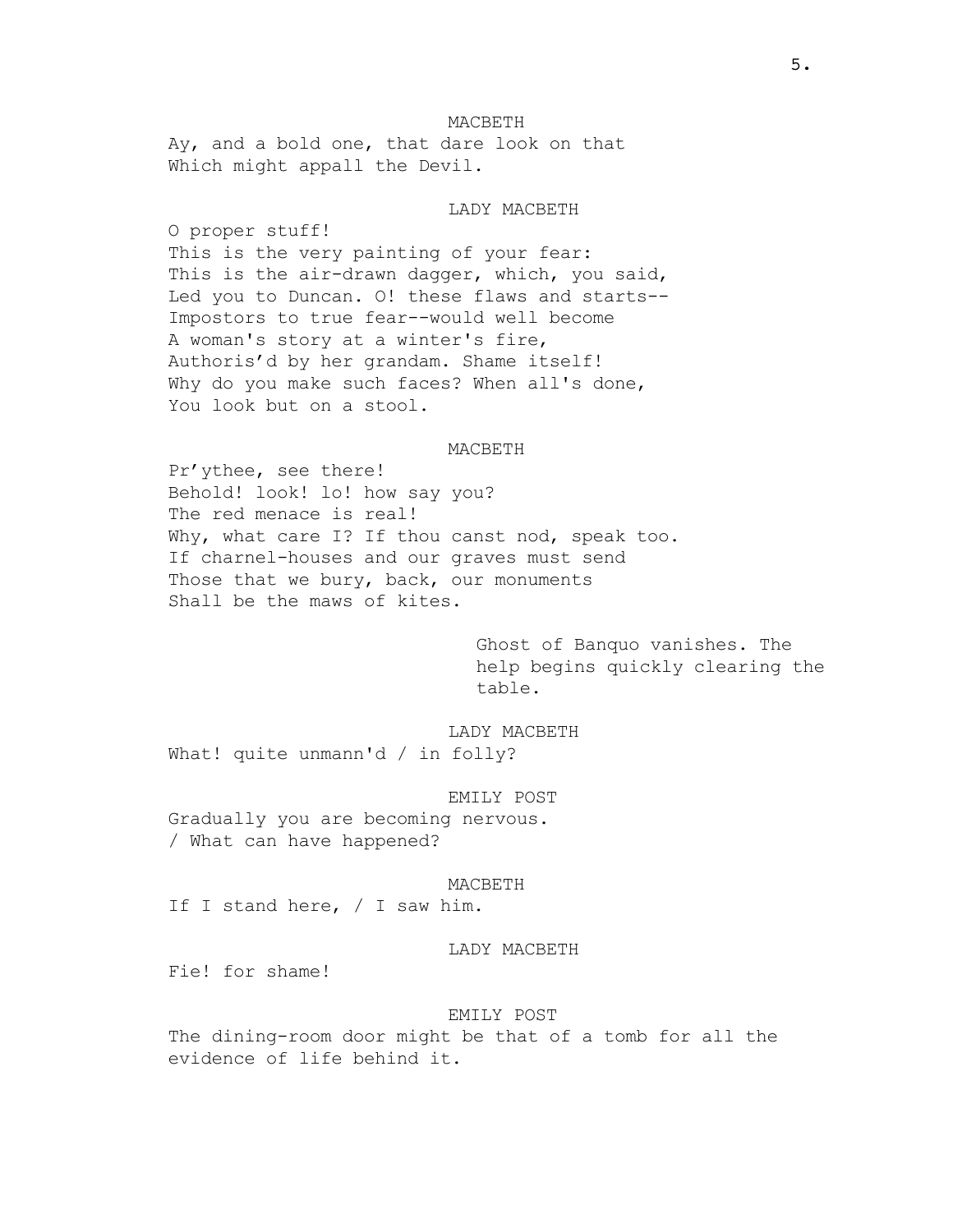Blood hath been shed ere now, i'the olden time, Ere humane statute purg'd the gentle weal; Ay, and since too, murders have been perform'd Too terrible for the ear: the time has been, That, when the brains were out, the man would die, And there an end; but now, they rise again, With twenty mortal murders on their crowns, And push us from our stools. This is more strange Than such a / murder is.

### LADY MACBETH

My worthy Lord, Your noble friends do lack / you.

#### MACBETH

I do forget.--

## EMILY POST

Then comes the soup.

#### MACBETH

Do not muse at me, my most worthy friends, I have a strange infirmity, which is nothing To those that know me. Come, love and health to all; Then I'll sit down.

### EMILY POST

You don't have to taste it to see that it is wrong.

#### MACBETH

Give me some wine: / fill full:

#### EMILY POST

You taste it, fearing the worst, and the worst is / realized.

## MACBETH

I drink to the general joy o'the whole table, And to our dear friend Banquo, whom we miss; Would he were here! To all, and him, we thirst, And all to all.

LADY MACBETH Our duties, and / the pledge.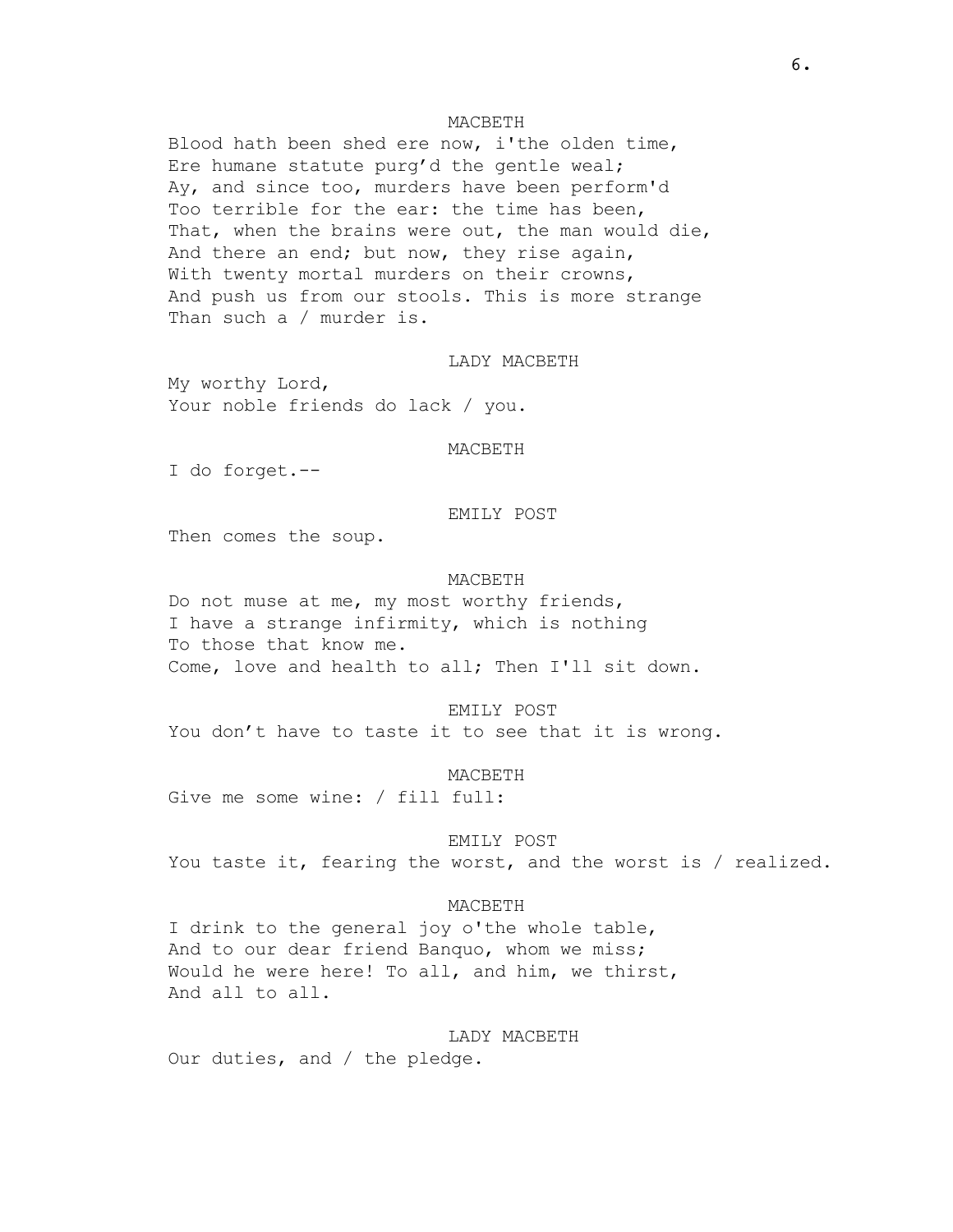The ghost of Banquo reappears suddenly, at the foot of the dining table, standing on top of it. He walks down the table towards Macbeth, who sits at the head.

# EMILY POST

You don't know what to do next; you know there is no use in apologizing, there is no way of dropping through the floor, or waking yourself up.

#### MACBETH

Avaunt! and quit my sight! let the earth hide thee! Thy bones are marrowless, thy blood is cold; Thou hast no speculation in those eyes, Which thou dost glare with!

### LADY MACBETH

(to the guests) Think of this, good Peers, But as a thing of custom: 'tis no other; Only it spoils the pleasure of the time. (to Macbeth) You're softening my hands in dish-washing liquid!

#### MACBETH

What man dare, I dare: Approach thou like the rugged Russian bear, The arm'd rhinoceros, or the Hyrcan tiger; Take any shape but that, and my firm nerves Shall never tremble: or, be alive again, And dare me to the desert with thy sword; If trembling I inhabit then, protest me The baby of a girl. Hence, horrible shadow! Unreal mock'ry, hence!

#### EMILY POST

You have collected the smartest and the most critical people around your table to put them to torture such as they will never forget.

The ghost of Banquo vanishes.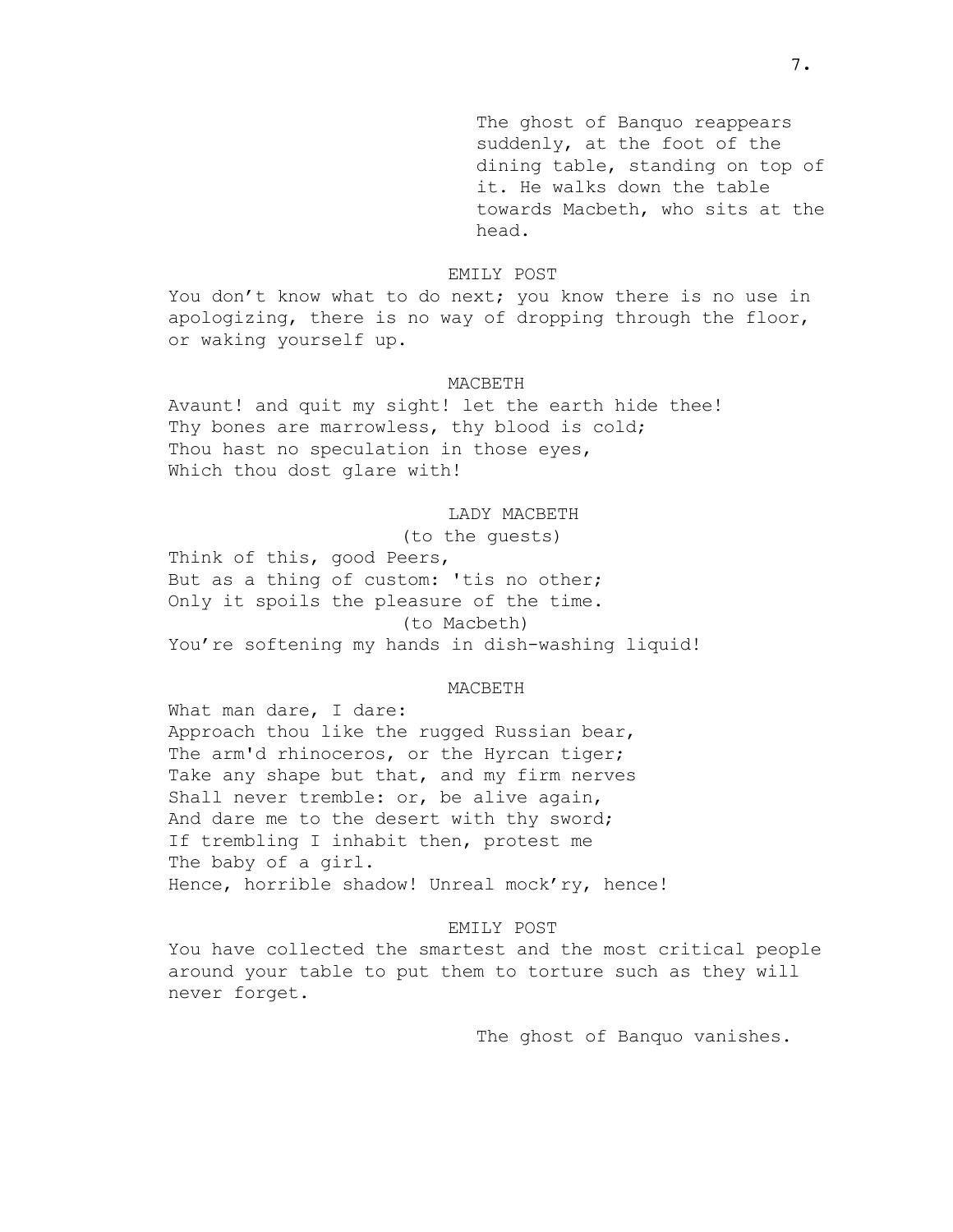Why, so;--being gone, I am a man again. / Pray you, sit still.

# LADY MACBETH

You have displac'd the mirth, broke the good meeting / With most admir'd disorder.

# EMILY POST

Whatever possessed you to ask these people to your horrible / house?

#### MACBETH

(climbing onto the dining room table)

Can such things be, And overcome us like a summer's cloud, Without our special wonder? You make me strange Even to the disposition that I owe, When now I think you can behold such sights, And keep the natural ruby of your cheeks, When mine is blanch'd with fear; / Let the King have his fling in Textron Menswear.

# LADY MACBETH

I pray you, speak not; he grows worse and worse; / Question enrages him. At once, good night:--

# EMILY POST

You know that it will be years (if ever) before any of them / will be willing to risk an evening in your house again.

### LADY MACBETH

(also climbing onto the dining room table) Stand not upon the order of your going, / But go at once. A kind good night to all!

# EMILY POST

You also know that without malice, but in truth and frankness, they will tell everyone: (the band is suddenly silent; everyone freezes)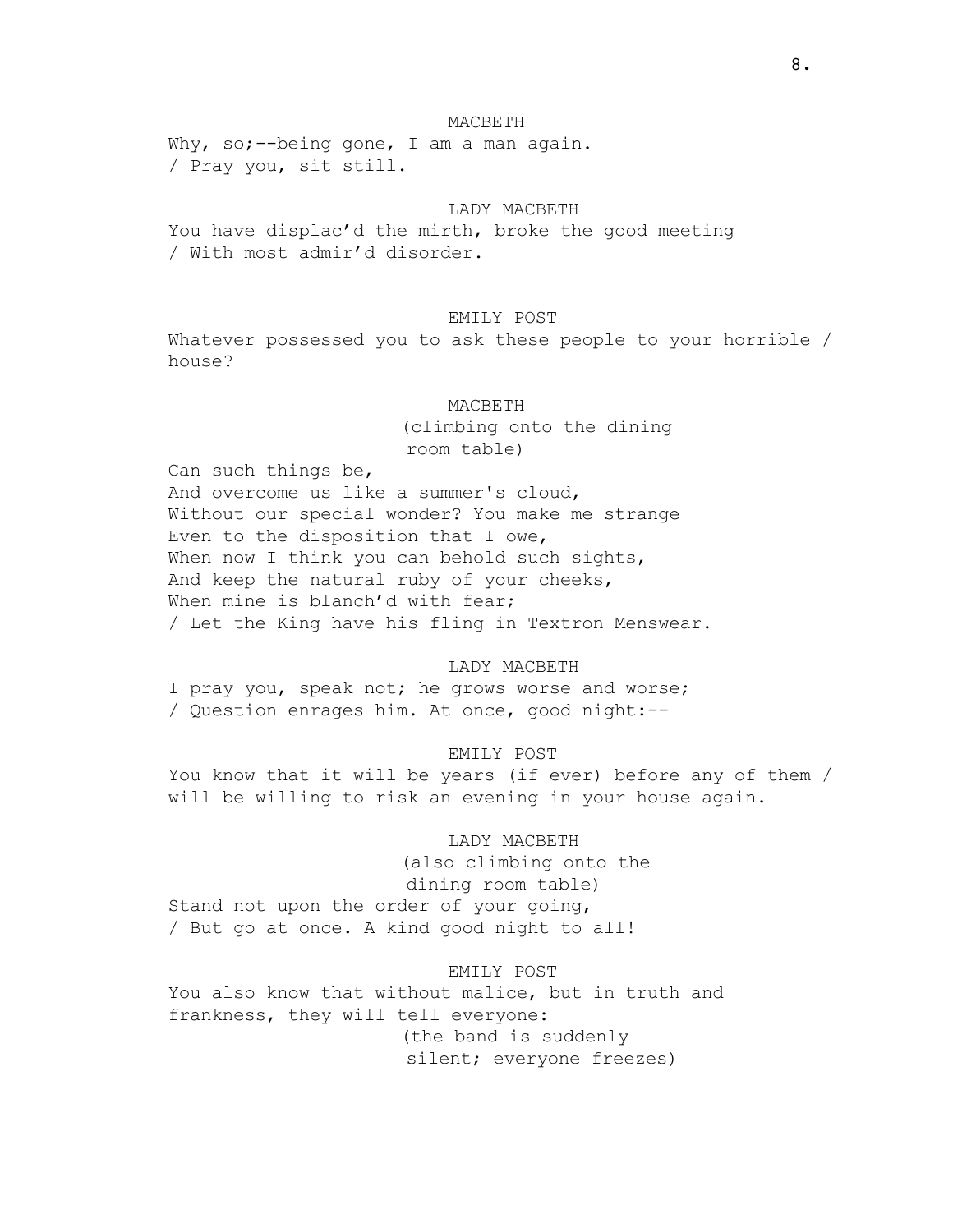"Whatever you do, don't dine with the Macbeth's unless you eat your dinner before you go, and wear black glasses so no sight can offend you."

> Music comes back in loudly. Emily Post and the help move the guests into 'the drawing room' (away from the table).

MACBETH

It will have blood, they say: blood will have blood: Stones have been known to move, and trees to speak; Augures, and understood relations, have By magot-pies, and choughs, and rooks, brought forth The secret'st man of blood. --What is the night?

LADY MACBETH Almost at odds with morning, which is which.

> The Macduff family portrait comes alive.

#### MACBETH

How say'st thou, that Macduff denies his person, At our great bidding?

#### LADY MACBETH

Did you send to him, Sir?

### MACBETH

I heard it by the way; but I will send. There's not a one of them, but in his house I keep a servant fee'd. I will to-morrow-- And betimes I will -- to the Weird Sisters: More shall they speak; for now I am bent to know, By the worst means, the worst. For mine own good, All causes shall give way: I am in blood Stepp'd in so far, that, should I wade no more, Returning were as tedious as go o'er. Strange things I have in head, that will to hand, Which must be acted, ere they may be scann'd.

LADY MACBETH You lack the season of all natures, sleep.